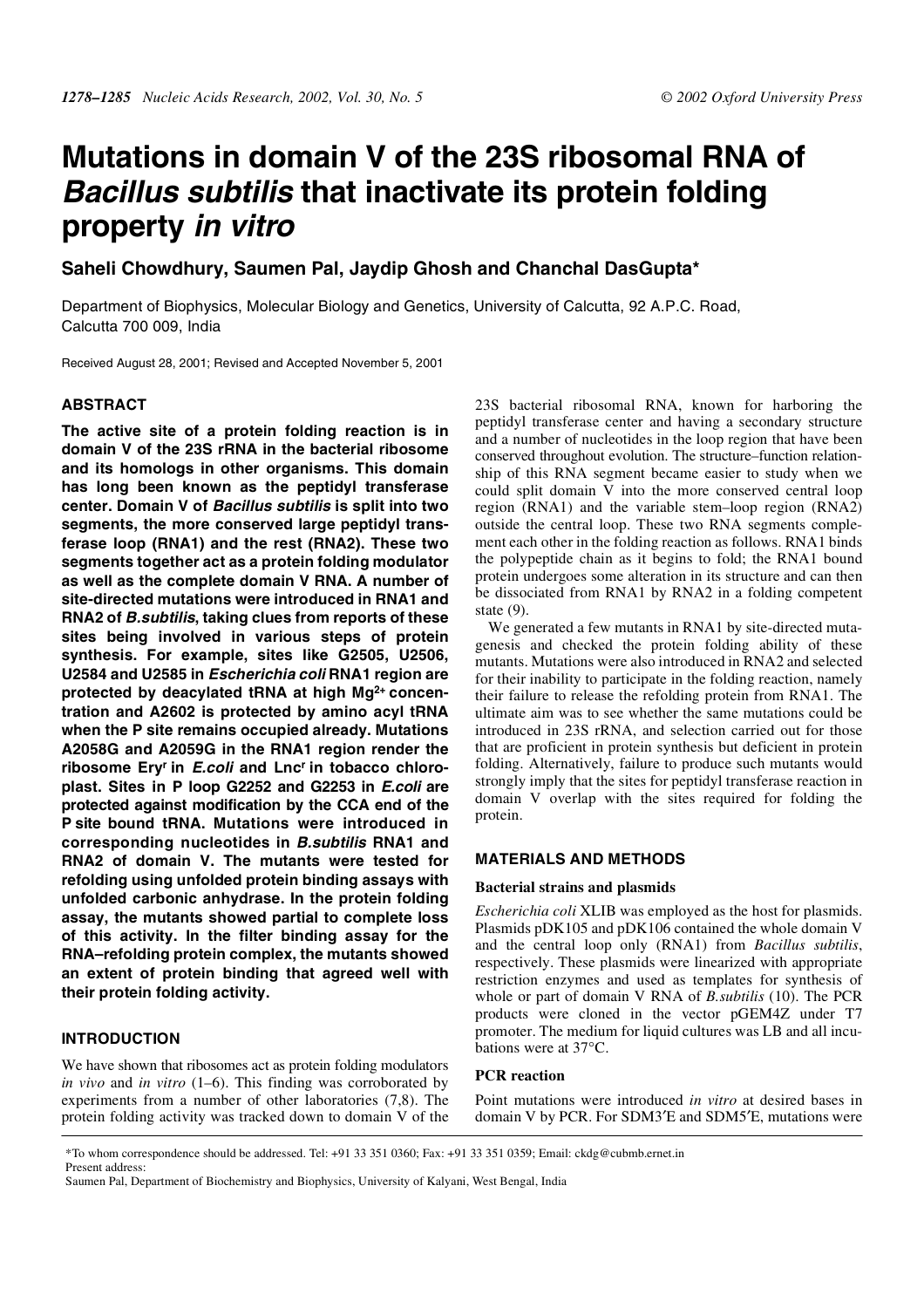| Primer name      | Sequence                                                          |    | Primer length Position of mutation |
|------------------|-------------------------------------------------------------------|----|------------------------------------|
| SP <sub>1</sub>  | ACC GAA TTC GGA TCC TTT CCA GCG<br>CCC GCG ACG                    | 33 |                                    |
| SP <sub>2</sub>  | GAG AAA GAG AAG CTT GCA GGT TAC<br>CCG CGA CAG                    | 33 |                                    |
| SP <sub>3</sub>  | GGA CTG AAT TCG GGG TAG CTT TTA<br>TCC GTT GA                     | 32 |                                    |
| SDM3'E           | GAG AAA GAG GGA TCC CCC GCG ACG<br>GAT AGG GGC CGA ACC GTC TCA CG | 47 | A2629G, U2636C                     |
| SDM5'E           | GAG AAA GAG AAG CTT ACC CGC GAC<br>AGG ACG GGG AGG CCC CGT GGA    | 45 | A2085G, A2086G, A2089G             |
| SDM <sub>6</sub> | GGC ACC TCG ACA CCG GCT CAT CG                                    | 23 | U2531C, G2532A, U2533C             |
| SDM8             | GCG AGC TGG GCC CAG AAC GTC G                                     | 22 | U2611C, U2612C                     |
| SDM3             | GTT TGA CTG GCC AGG TCG CCT CC                                    | 23 | G2579C, G2580C, G2581A             |

**Table 1.** Oligonucleotides used for site-directed mutations by PCR in RNA1 and RNA2

The mutation sites are shown in bold. The cloned mutants were sequenced to ensure that only the desired changes were introduced in the entire length of the RNA molecules.

incorporated into the PCR product raised from pDK106 with the mutated primers SDM3′E and SDM5′E containing the desired mutations at one end and normal primers SP2 and SP1, respectively, at the other (Table 1). Both primers contained restriction sites for cloning at the ends.

Mutations in SDM6 and SDM8 were introduced by a twostep PCR using pDK106 as the template (11). In the first step, primers SDM8 and SDM6, which contained the altered bases, were used along with one of the terminal primers SP1 at the 3′ end (Table 1). Products with lengths of 75 and 150 nt, respectively, were obtained. To introduce point mutations in RNA2, the first step PCR was carried out with the primers SDM3 and SP3 using plasmid pDK105 as the template. A 210 bp long fragment was obtained. These first step PCR products were purified by High Pure PCR purification kit (Boehringer Mannheim). These products were subjected to mung bean nuclease digestion to chew off 3′ terminal overhang A, which could possibly be incorporated by *Taq* DNA polymerase (12). One unit of mung bean nuclease (Promega) was used per  $\mu$ g of DNA in a 50  $\mu$ l reaction mixture, which contained 10 mM sodium acetate buffer pH 5.0, 1 mM L-cysteine, 0.1 mM zinc acetate pH 5.0, 50 mM NaCl and 5% glycerol. The reaction mixture was incubated at 30°C for 15 min. The PCR products were then eluted from the 2% agarose gel by the phenol freeze–thaw method. These products were used as mega primer at the 3′ end in the second step PCR. The normal primer SP2 was used at the 5′ end for SD8 and SDM6, with pDK106 as the template, and for SDM3 with pDK105 as the template, respectively. The PCR was carried out in a 50 µl reaction mixture, containing recommended buffer 10 mM Tris–HCl, 1.5 mM MgCl<sub>2</sub>, 50 mM KCl pH 8.3, 20 $^{\circ}$ C (Roche Biochemicals, Germany), 200 nM dNTP, 300 nM of each primer and 5 U of *Taq* DNA polymerase. The thermal parameter was 95°C, 30 s (denaturation); 55°C, 45 s (annealing); 72°C, 1 min (elongation); for 30 cycles in the thermocycler (Bio-Rad).

## **Cloning of the PCR products in pGEM4Z**

The PCR products were digested with *Hin*dIII and *Eco*RI at the 5′ and 3′ ends, respectively. They were ligated in the vector pGEM4Z digested with the same set of enzymes. The ligation reaction was carried out with 5 U of T4 DNA ligase (Boehringer Mannheim) of the Rapid DNA ligation kit in a total reaction volume of 20 µl containing dilution buffer and ligation buffer, the vector:insert ratio being kept at 1:3. The mixture was incubated at 15°C for 24 h. The ligated products were transformed in *E.coli* XLIB and selected for in the presence of marker ampicillin and β-galactosidase inducer IPTG and X-Gal. Plasmid DNA was isolated from the selected colonies (13) and the mutations were confirmed by Thermo Sequencing by  $[γ<sup>-32</sup>P]ATP$  end-labeled primers using a Thermo sequencing kit (USB).

#### **Synthesis of run off transcripts**

The plasmids with mutants of RNA1 and RNA2 regions were linearized with *Eco*RI. Similarly, the templates for wild-type RNA1 and RNA2 were obtained by linearizing plasmids pDK106 and pDK105 by *Eco*RI and *Sma*I, respectively. *In vitro* transcription was carried out on these plasmids in a total reaction volume of 20 µl, which contained 40 mM Tris–HCl  $pH 8$ , 6 mM MgCl<sub>2</sub>, 10 mM dithiothreitol, 2 mM spermidine, 1 mM each of RNTP, 1 µg of linearized DNA template, 1 µl  $[32P]$ UTP (10 µCi/µl, 4000 Ci/mM) and 25 U of placental RNase inhibitor. T7 RNA polymerase (20 U) was used in each reaction to transcribe the mutant RNA1 and RNA2. SP6 RNA polymerase (20 U) was used for transcription of the wild-type RNA. The reaction mixture was incubated at 37°C for 3 h. The products were extracted with phenol–chloroform followed by ethanol–ammonium acetate precipitation. The quantity of RNA synthesized was calculated from the amount of radioactivity incorporated. The size of the transcripts was checked by running them on a 5% polyacrylamide gel containing 8 M urea.

#### **Unfolding and refolding of enzymes**

We showed the protein folding ability of domain V of 23S ribosomal RNA with a large number of proteins like alkaline phosphatase, lactate and malate dehydrogenases, glucose-6 phosphate dehydrogenase, glucose oxidase, restriction endonucleases, β-lactamase, carbonic anhydrase (CA) (1–6). In the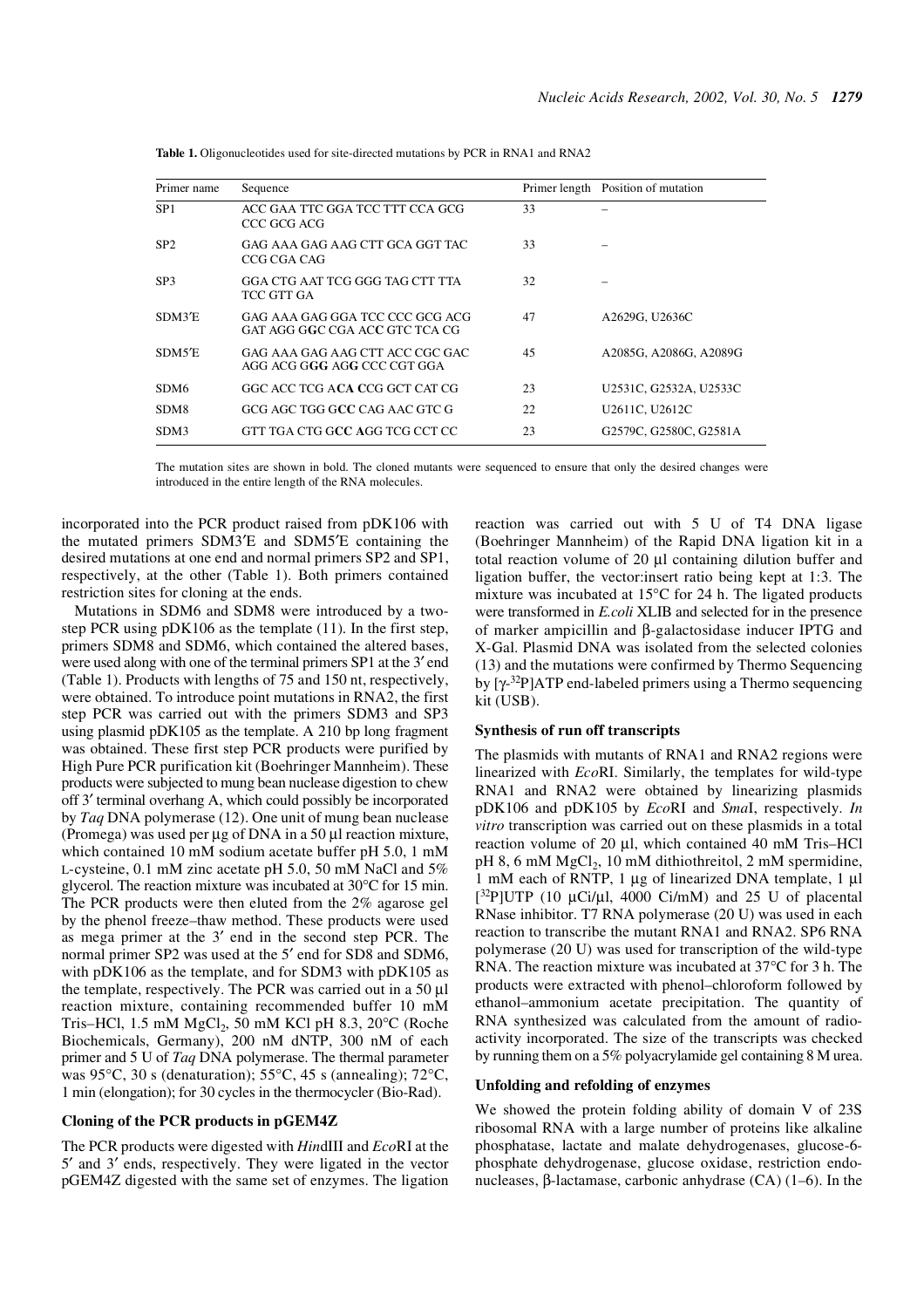experiments reported here, we have chosen the enzyme CA because it a monomer of relatively small size.

Human CA (EC 4.2.11), purchased from Sigma, gave monomeric single bands of molecular weight 29 800 in SDS–polyacrylamide gel electrophoresis. All laboratory reagents used were of analytical grade. CA was denatured at a concentration of 12  $\mu$ M with 6 M guanidine–HCl for 3 h at 25 $\degree$ C. The protein lost its secondary structure as revealed by its CD spectrum. For refolding, the denatured protein was diluted 100-fold (final concentration 120 nM) in a buffer containing 50 mM Tris–HCl pH 7.6, 5 mM magnesium acetate and 200 mM NaCl, and incubated at 25°C for 15 min for self-folding. When RNA1 and RNA2 were used for refolding, the unfolded enzyme was allowed 5 min at 25°C to bind to RNA1. RNA2 was then added at the same concentration as RNA1. Following a further incubation for 15 min at 25°C, the activity of the refolded protein was measured (9). The residual guanidine–HCl concentration after dilution of unfolded enzyme did not interfere with the refolding activity. The activity of the refolded enzyme was assayed by adding 500 µM *p*-nitrophenyl acetate to the refolding mixture and measuring the increase in  $A_{400}$  with time at 25°C. The concentrations of the enzymes and ribosomal RNA, the time of incubation for refolding the unfolded protein, etc., varied in different experiments and are mentioned in the appropriate places.

## **Binding assay of unfolded protein with RNA**

To study the binding of the unfolded protein to RNA1 and its mutants, increasing concentrations of denatured CA were allowed to refold in the refolding buffer at a fixed RNA1 concentration, in separate sets. The wild-type and mutant RNA1s carried the label of  $[\alpha^{-32}P]$ UTP. The samples were incubated at room temperature for 5 min and filtered through 0.45 µm pre-soaked nitrocellulose filter paper (Sartorious). The filter papers were dried and <sup>32</sup>P counts were taken in a Beckman (LS 6000, SE) liquid scintillation counter. The percentage of radioactivity retained on the filter paper was calculated. The wild-type RNA1 served as the control. The RNA bound to denatured protein was retained on the filter while the free RNA passed through it.

The release of RNA1 from the RNA1–protein complex was monitored by a similar approach. The unfolded protein was allowed to form a stable complex with the  $\lceil \alpha^{-32}P \rceil$ UTP-labeled wild-type RNA1 for 5 min at 25°C. Mutant or wild-type unlabeled RNA2 was then added to the reaction mixture at the same concentration as RNA1 and after 15 min the samples were filtered through 0.45 µm nitrocellulose filter paper. The percentage of retained count was measured.

### **RESULTS**

#### **Refolding of unfolded carbonic anhdrase with RNA1 and its mutants**

Since we do not have any selection procedures for protein folding deficiency of ribosomal RNA, we introduced a number of site-directed mutations into domain V of *B.subtilis* and tested for their protein folding ability. Four sets of multiple site-directed mutations in RNA1 were found to have an effect on protein folding. These were SDM5′E (A2085G, A2086G, A2089G), SDM6 (U2531C, G2532A, U2533C), SDM8 (U2611C, U2612C) and SDM3′E (A2629G, U2636C) as represented in Figure 1A. Although the numbering differs in the case of *E.coli*, the same nucleotides occupy identical positions in the secondary structure of domain V RNA as in the case of *B.subtilis*. Many of the nucleotides mentioned here are involved in different activities related to protein synthesis, for example, mutation A2085G in *E.coli* causes resistance to erythromycin (14), A2086G renders lincomycin-resistant tobacco chloroplasts, and A2089 is responsible for chloramphenicol resistance in mouse mitochondria (15). U2611 and U2636 correspond to *E.coli* U2584 and U2609, respectively, which are protected in chemical footprinting experiments by the CCA end of the P-site bound *N*-acetyl-Phe-tRNA (16). Nucleotide U2531, corresponding to U2504 of *E.coli*, could bind to the 3′ end of amino acyl tRNA during the peptidyl transferase reaction (17). All four mutants were tested for their protein folding activity as follows. Unfolded CA was allowed to bind for 5 min at 25°C to different concentrations of RNA1. Then RNA2 was added to each sample at the same concentrations as RNA1. After a further incubation for 15 min the activity of refolded protein was measured (9). It was found that three mutants were completely deficient in folding CA and one mutant (SDM6) was half as efficient in folding the protein as the wild-type RNA1 (Fig. 2). With wild-type RNA1 we get a maximum recovery of activity of CA ∼50% while it was 20% in the control without RNA1. The reason for the partial recovery of activity was the ability of RNA1 to refold only the protein molecules that bound to it at a very early stage of refolding. Those that failed to bind RNA1 at a very early stage went into the unproductive self-folding pathway. If we compare the protein with substrate and the RNA1 with enzyme, it is a situation where the substrate conformation changed rapidly with time and the enzyme could not recycle to bind fresh substrate after one round of refolding. This is also reflected in the inability of the refolding protein to sequester all the RNA molecules as shown below.

#### **Binding of refolding carbonic anhydrase with RNA1 and its mutants**

We have seen that the refolding protein binds quite strongly to RNA1. The complex is stable and can be identified by gel retardation, gel filtration and binding to nitrocellulose filter paper (18). We assayed the binding of unfolded CA with RNA1 mutants using nitrocellulose filter paper. The 32P-labeled RNA bound to the refolding protein could stick to the filter paper, while the RNA itself passed through. The pattern of binding of the wild-type and mutant RNA1 was in line with the ability of these RNA1 molecules to fold CA. Whereas maximum binding was observed with the wild-type RNA1, about half as much binding was observed with SDM6. Other mutants failed to bind any unfolded protein (Fig. 3). The reason for the failure to get all the unfolded protein to bind to RNA1 has been discussed earlier.

#### **Effect of mutations in RNA2 on protein folding and filter retention of RNA1**

One mutation set in the P loop in the RNA2 region (SDM3: G2579C, G2580C and G2581A) shown in Figure 1B completely knocked out its ability to act in folding CA (Fig. 4). Chemical footprinting by the 3′ terminal CCA of P site-bound tRNA protects these sites. Base substitution here can impair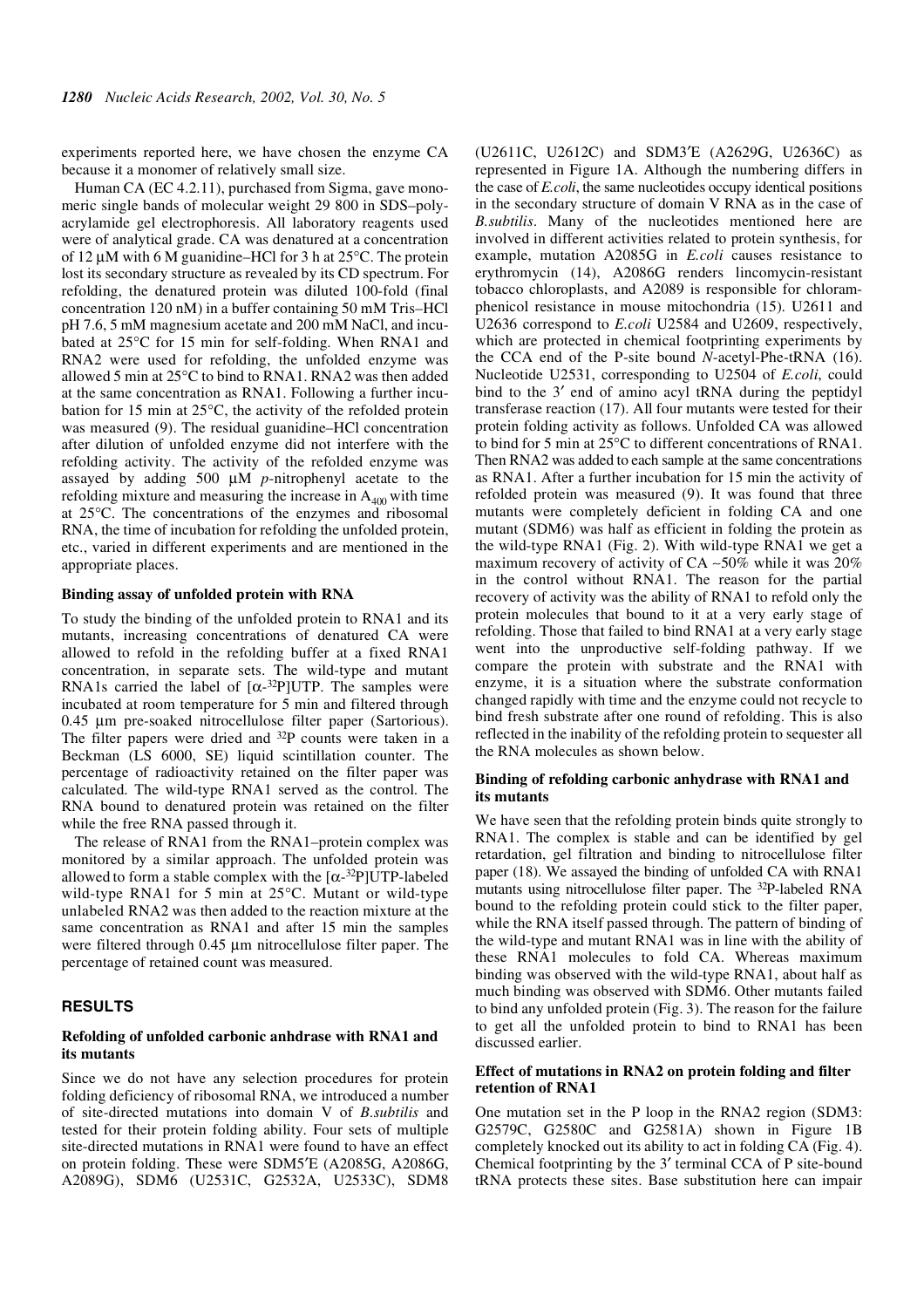

growth, translation fidelity (18,19) and peptidyl transferase activity (20–23).

When RNA2 was added to the wild-type RNA1–refolding protein complex in a ratio of protein:RNA1:RNA2 of 4:4:1, the time course of refolding of CA appeared as in Figure 5. Here, RNA2 was added at one-quarter the molar concentration of RNA1 to slow down the refolding process, so that the time course could be measured accurately. With RNA2 at the same concentration or higher than that of RNA1, the refolding would be fast and the time course could not be followed accurately. There was no increase in activity of the protein in the presence of mutant (SDM3) RNA2. With wild-type RNA2, there was a gradual increase in refolding of CA, as expected from our earlier observations. We have shown earlier that RNA2 dissociates the refolding protein from RNA1 in a folding competent state and recycles it if the RNA1:RNA2 ratio is high (9).

In the filter binding assay,  $\alpha$ -3<sup>2</sup>P-labeled RNA1 could be trapped when unfolded CA was bound to it. After 5 min incubation with RNA1, an equimolar amount of wild-type or mutant RNA2 was added to the RNA1–protein complex and it was incubated for a further 15 min. The filter binding showed that mutant RNA2 (SDM3) could not dissociate the refolding

protein from RNA1, whereas wild-type RNA2 could do so (Fig. 6).

## **DISCUSSION**

Since we have not been able to design an experiment that could select protein folding defective ribosomal mutants, we proceeded to introduce site-directed mutations at various positions in domain V of the 23S rRNA, which acts as the protein folding modulator. Two possible situations could have arisen. If active sites for peptidyl transferase and protein refolding were non-overlapping, we would possibly be able to get mutants defective in one of these functions and not the other. But if the two active sites were overlapping, attempts to discover mutations exclusively defective in protein folding activity could fail. We introduced a number of site-directed mutations in RNA1 and RNA2. Some of the mutants had a number of nucleotides changed and turned out to be deficient in protein folding. Many of the mutations have been known to cause a number of different changes in the functions related to protein synthesis. Most of the mutations coincide with antibiotic resistance mutations, tRNA recognition sites implicated in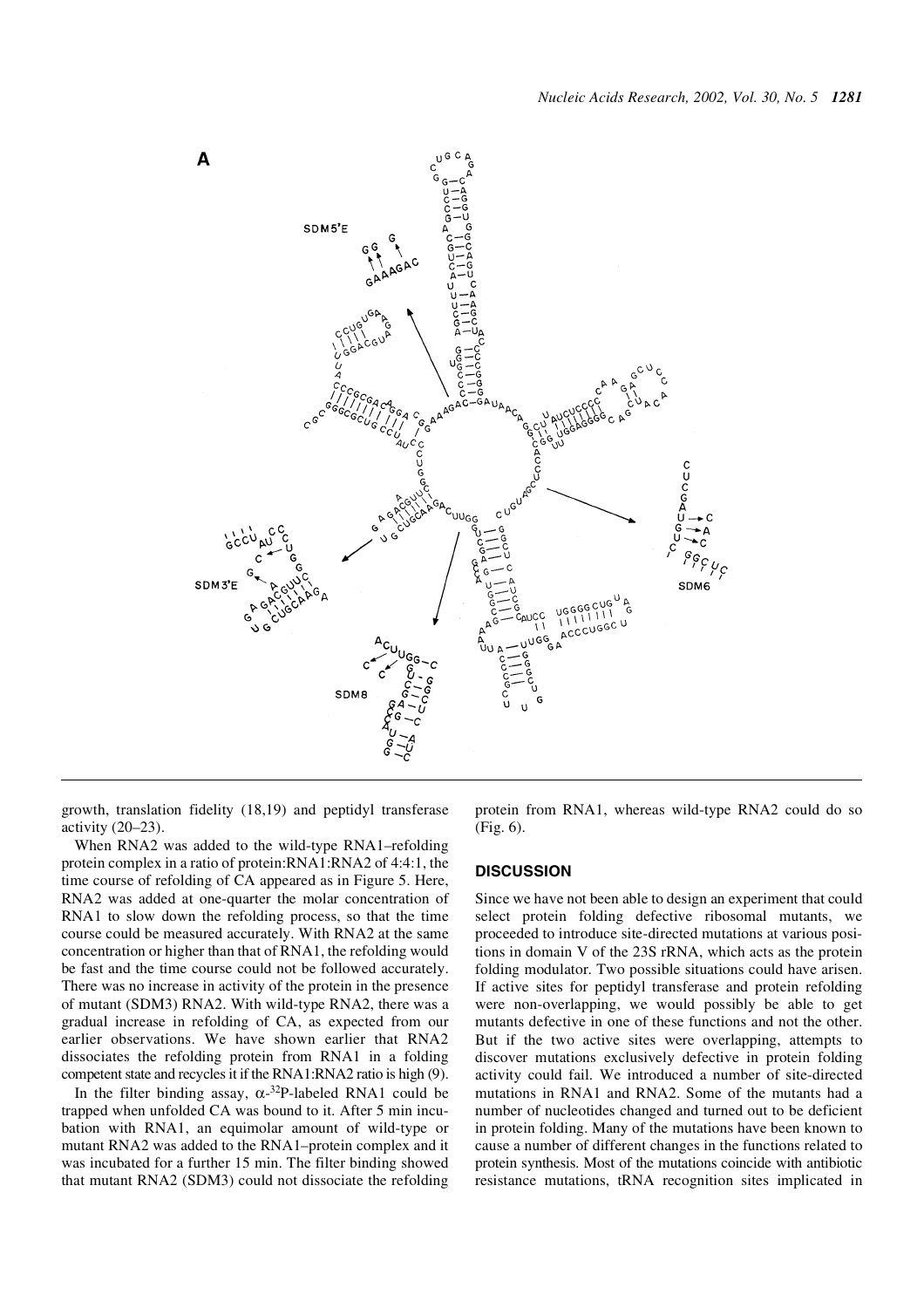

**Figure 1.** (Previous page and above) (A) The secondary conformation of RNA1 with point mutations introduced as shown by arrows in the regions blown up in the figure. (**B**) The secondary conformation of RNA2 with the point mutations introduced in the P-loop region as shown by arrows in the blown up P-loop segment.

fidelity of translation and sites that interact with the newly synthesized polypeptide chain as it interacts with the 50S subunit after completion of its synthesis (post-translation). For example, A2059 and A2062 in SDM5′E correspond to chloramphenicol resistance (24,25) in *E.coli*. SDM 5′E RNA1 is completely deficient in protein folding, maybe because of three A→G changes, which significantly affect secondary structure, almost eliminating the single-stranded stretch AAAGA. Also, *in vitro* transcribed RNA, harboring identical mutations in intact *E.coli* domain V, eliminate its capacity to refold denatured CA (S.Chowdhury, unpublished observation). The mutations abolish the ability of RNA1 to bind refolding protein molecules.

In SDM6, mutation U2531C corresponds to U2504C in *E.coli*, causing increased read through of stop codons and frame shifting, and consequent lethality (26). Mutation U2532A corresponds to *E.coli* U2505A which reduces the peptidyl transferase activity of 70S ribosome to 14% (27). Severe reduction of the 70S activity in *E.coli* is also caused by U2506C corresponding to U2533 in *B.subtilis*. In such a background the triple mutant is not inactive but shows only 50% loss of protein folding activity.



**Figure 2.** Refolding of unfolded CA in the presence of wild-type and four mutants of RNA1. The refolding was done by 15 min incubation in the absence of RNA as control (filled circles) and by 5 min incubation with different RNA1 molecules followed by 15 min incubation after addition of wild-type RNA2 at an equimolar concentration with RNA1. RNA1 wild-type, open circles; mutants SDM6, crosses; SDM8, open squares; SDM 5′E, open rhombus and SDM 3′E, open triangles.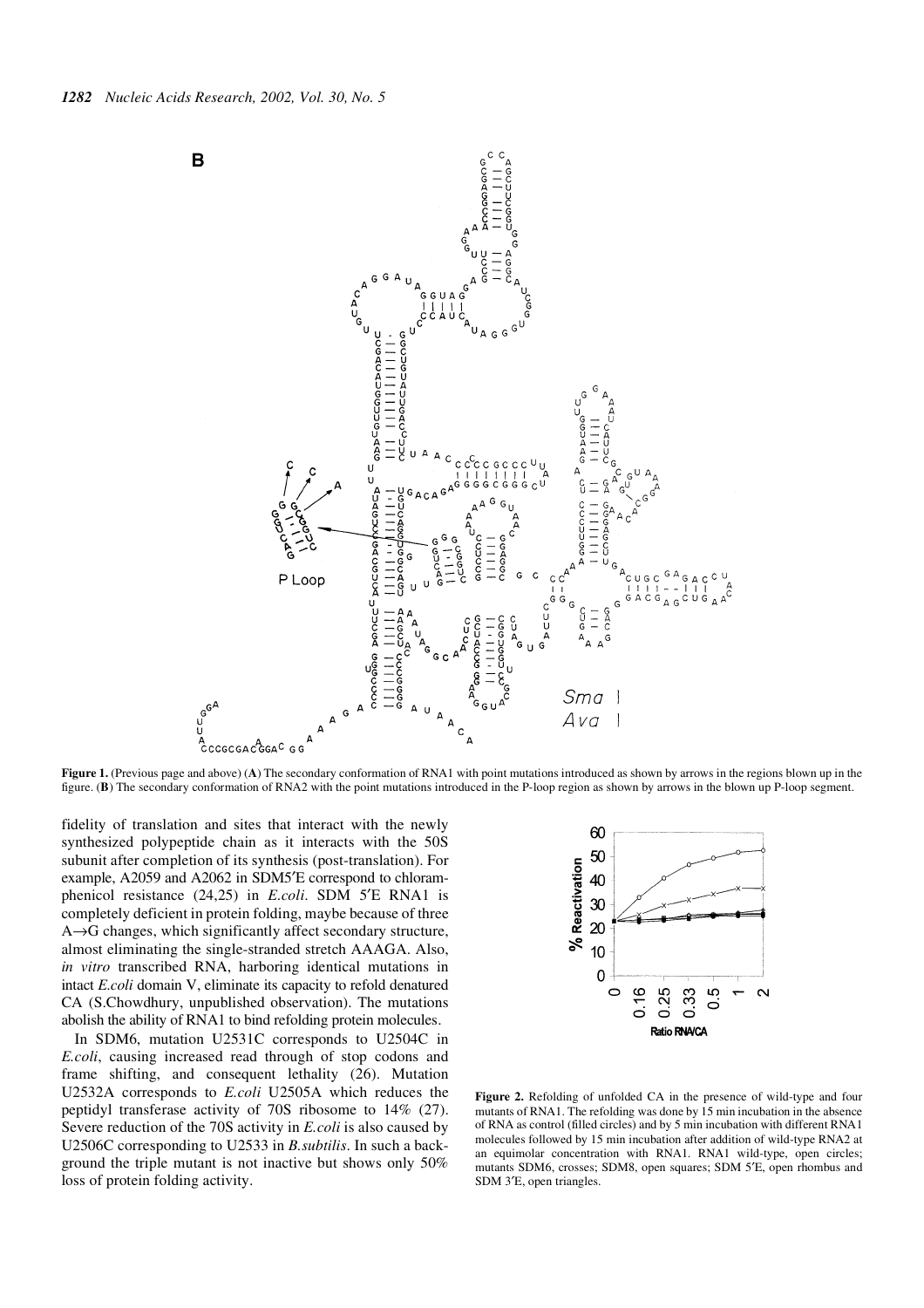

**Figure 3.** Filter binding of [32P]RNA1 bound to unfolded CA. Unfolded CA at various concentrations was added to a fixed concentration of RNA1, and after 15 min the protein–RNA complex was trapped on a nitrocellulose filter for RNA1 wild-type (open circles) and RNA1 mutants SDM6 (crosses), SDM8 (open triangles), SDM3′E (filled squares) and SDM5′E (filled circles).



**Figure 4.** Refolding of unfolded CA bound to RNA1 and then released by RNA2, wild-type (circles) and mutant SDM3 (squares). Control shows selffolding of CA (triangles).

The mutant SDM8 also has its analog in *E.coli*. U2611C and the U2612C analog in *E.coli* show 20% activity of the 70S ribosome  $(27)$  and  $\leq 6\%$  peptidyl transferase activity with loss of tRNA fragment binding (28), respectively. These two sites are protected by P site tRNA (16). SDM8 is completely deficient in protein folding.

The mutation A2629G in SDM3′E corresponds to A2602G in *E.coli*, a universally conserved nucleotide that causes inhibition of peptide elongation to a level of 10% (29). It is the binding site of the antitumor antibiotic sparsomycin in the presence of N-blocked P-site bound tRNA which increases the accessibility of A2602 on the ribosome (30). U2636 in *B.subtilis* corresponds to U2609 in *E.coli*. Nucleotides A2602 and U2609 are protected by A site tRNA. In our experiments, A2629G and U2636C double mutant completely lacks protein folding activity. Mutations introduced at identical positions of *in vitro* transcripts of total domain V RNA showed similar effects (S.Chowdhury, unpublished observation).

The RNA2 SDM3 in our experiment is a triple mutant (G2579C, G2580C and C2581A) and is completely deficient in protein folding by virtue of the inability of this mutant



**Figure 5.** Time course of refolding of RNA1-bound unfolded CA in the presence of RNA2. The wild-type RNA1–protein complex was formed in 5 min, at 25°C, by adding an equimolar concentration of CA and RNA1 (120 nM each). Refolding was initiated by adding RNA2 wild-type (open circles) and mutant (squares) at one-quarter the concentration of RNA1, so that the enzyme could be folded slowly to enable accurate measurements. The control (filled circles) shows self-folding of CA.



Figure 6. Filter binding of <sup>32</sup>P-labeled RNA1–unfolded CA complex where RNA2 wild-type (circles) and mutant SDM3 (squares), at equimolar concentrations with RNA1, were added to the complex and incubated for an additional 15 min.

RNA2 to release the refolding protein from RNA1 bound state. The corresponding *E.coli* mutation G2252C has <5% peptidyl transferase activity (27) and a reduced rate of peptidyl transferase activity *in vitro* (20,21). This mutation also interferes with the binding of the peptidyl tRNA to the P site of the 50S subunit. Mutations in the P loop perturb the conformation, disturbing the A site interaction with CCA end tRNA (31). The double mutant is detrimental to cell growth (26). Mutant G2253C in *E.coli* is also slow growing and has reduced fidelity in tRNA selection.

We have seen that a number of nucleotides in domain V RNA each interact with a large number of different proteins during refolding (S.Pal, S.Chowdhury, N.Das, J.Ghosh, A.DasGupta and C.DasGupta, manuscript submitted). These nucleotides are different from the mutated ones that we are reporting here and there is no overlap. But that does not make the two sets mutually exclusive. The activity of the RNA depends on both its tertiary structure and some conserved nucleotides that are involved in specific interactions. Mutations might change one or both of these things. In any event, we plan to mutate the specific bases and see what effect it produces on protein folding.

In another approach by Choi and Brimacombe (32), the N-terminal end of the growing polypeptide chain has been shown to make contact with a number of nucleotides, mostly in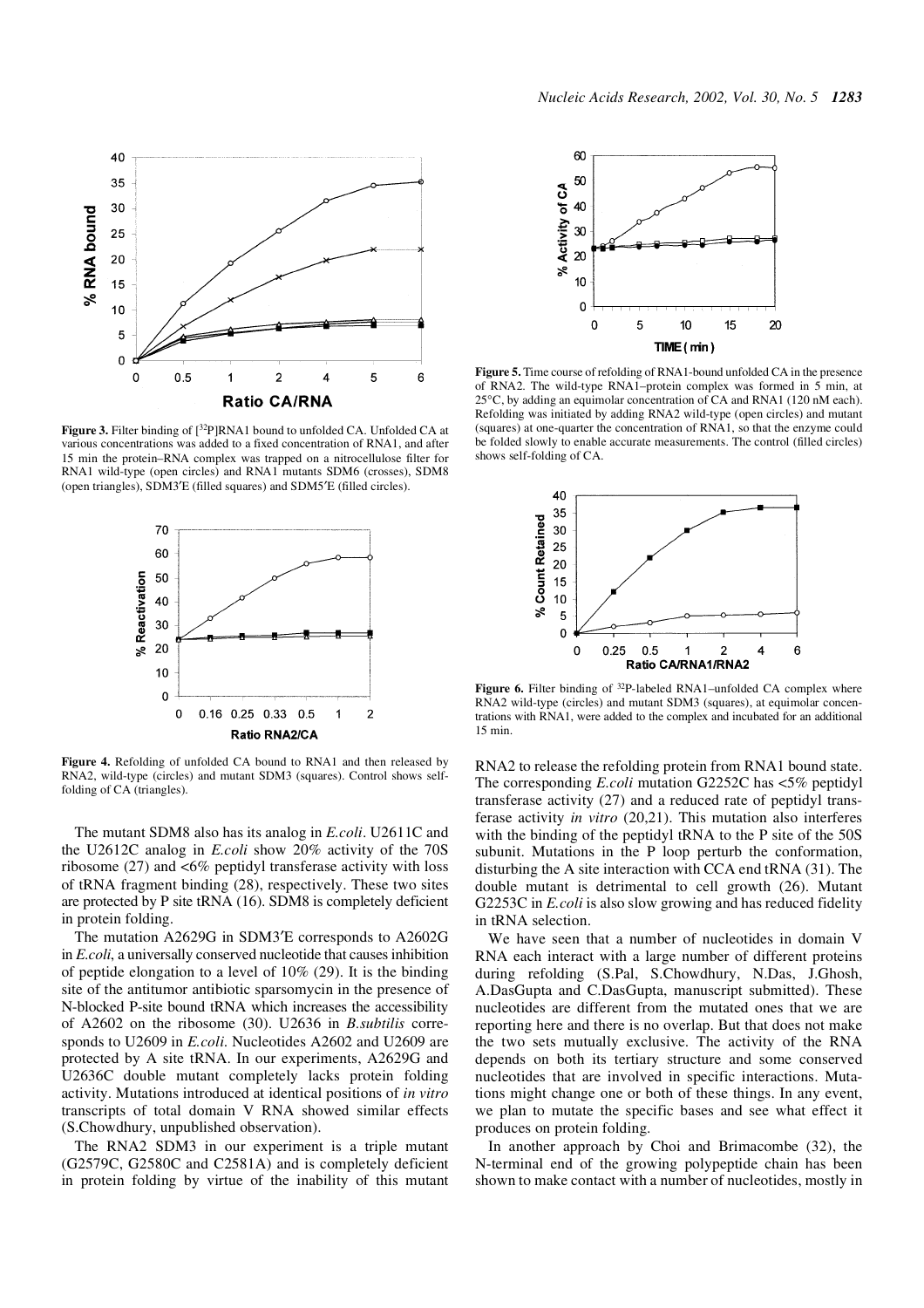domain V RNA of *E.coli*. Among those nucleotides, A2062, U2506, U2585 and U2609 correspond to the nucleotides A2089, U2533, U2612 and U2636 of *B.subtilis*, which have been mutated in our experiments.

In this set of initial experiments with site-directed mutations in RNA1 and RNA2, we put in multiple mutations to ensure that with most of them we saw a significant effect on protein folding. Since the consecutive or very closely spaced nucleotides mutated together in our experiments are involved in unique activities in protein synthesis, like binding of P site tRNA, conferring antibiotic resistance, providing peptidyl transferase reaction, etc., we thought it might be necessary to mutate them together to get the desired effect.

Again, there could be drastic changes in the secondary structure of RNA1 and RNA2 as a result of introducing mutations, which might cause the loss of activity. When we checked the putative secondary structure of the RNA molecules (33,34) we found that mutations SDM3′E, SDM8 and SDM5′E distort the central loop of RNA1 significantly. These three sets of mutations completely eliminate the protein folding activity of RNA1. SDM6 does not distort the central loop visibly, although it eliminates the single-stranded regions between helices 73 and 74 and also reduces the length of helix 93. But this mutant is still half as active as the wild-type RNA1. Therefore, the preservation of the large peptidyl tranferase loop appears to be more important for the activity of RNA1. On the other hand, mutation SDM3 in RNA2 does not affect the secondary structure so drastically, yet is completely deficient in protein folding. These clustered mutations in the P loop, however, alter the site that is protected by CCA of P site-bound tRNA and could drastically affect the activity of the RNA2 region of domain V.

Now that we have a number of effective mutations, we will introduce them one at a time. If we get the desired effect with a single point mutation, it will be easier to evolve structure– function correlation for domain V RNA in protein synthesis and folding. The most promising candidates for single base mutations appear to be those marked by Choi and Brimacombe (32), who found that the newly synthesized polypeptide chain interacts mostly with the nucleotides in domain V of *E.coli* 23S rRNA, a study more akin to our experiment of protein folding on this RNA. We will also introduce site-directed mutations in nucleotides that bind to refolding protein (S.Pal, S.Chowdhury, N.Das, J.Ghosh, A.DasGupta and C.DasGupta, manuscript submitted). Finally we will go for *in vitro* selection for random mutations in domain V to be able to see the role of every nucleotide in this RNA segment on protein folding. Reverse genetics can then be used to find out if we could isolate bacteria capable of protein synthesis but deficient in protein folding.

## **ACKNOWLEDGEMENTS**

The work was supported by CSIR [Grant No. 37(1058)/00/ EMR-II] and DBT [Grant No. PR1796/BRB/15/178/99], Goverment of India. Help from the distributive information center of this department is acknowledged.

#### **REFERENCES**

1. Das,B., Chattopadhyay,S. and DasGupta,C. (1992) Reactivation of denatured fungal glucose-6 phosphate dehydrogenase and *E.coli* alkaline phosphatase with *E.coli* ribosome. *Biochem. Biophys. Res. Commun.*, **183**,  $774 - 780.$ 

- 2. Bera,A.K., Das,B., Chattopadhyay,S. and DasGupta,C. (1994) Refolding of denatured restriction endonucleases with ribosomal preparations from *Methanosarcina barkeri*. *Biochem. Mol. Biol. Int.*, **32**, 315–323.
- 3. Das,B., Chattopadhyay,S., Bera,A.K. and DasGupta,C. (1996) *In vitro* protein folding by ribosomes from *Escherichia coli*, wheat germ and rat liver the role 50S particle and its 23S RNA. *Eur. J. Biochem.*, **235**, 613–621.
- 4. Chattopadhyay,S., Das,B. and DasGupta,C. (1996) Reactivation of denatured proteins by 23S ribosomal RNA: Role of domain V. *Proc. Natl Acad. Sci. USA*, **93**, 8284–8287.
- 5. Pal,D., Chattopadhyay,S., Chandra,S., Sarkar,D., Chakraborty,A. and DasGupta,C. (1997) Reactivation of denatured proteins by domain V of bacterial 23S RNA. *Nucleic Acids Res.*, **25**, 5047–5051.
- 6. Chattopadhyay,S., Pal,S., Pal,D., Sarkar,D., Chandra,S. and DasGupta,C. (1999) Protein folding in *Escherichia coli*: role of 23S ribosomal RNA. *Biochim. Biophys. Acta*, **1429**, 293–298.
- 7. Kudlichi,W., Coffman,A., Kramer,G. and Hardesty,B. (1997) Ribosomes and ribosomal RNAs as chaperone for folding of proteins. *Fold. Des.*, **2**, 101–108.
- 8. Argent,R.H., Parrott,A.M., Day,P.J., Roberts,L.M., Stockley,P.G., Lord,J.M. and Radford,S.E. (2000) Mar 31, ribosome-mediated folding of partially unfolded ricin A chain. *J. Biol. Chem.*, **275**, 9263–9269.
- 9. Pal,S., Chandra,S., Chowdhury,S., Sarkar,D., Ghosh,A.N. and Dasgupta,C. (1999) Complementary role of two fragments of domain V of 23S ribosomal RNA in protein folding. *J. Biol. Chem.*, **274**, 32771–32777.
- 10. Kovalic,D., Giannattasio,R.B. and Weisblum,B. (1995) Methylation of minimalist 23S RNA sequences *in vitro* by ErmSF (TlrA) N-Methyltransferase. *Biochemistry*, **34**, 15838–15844.
- 11. Barik,S. (1995) Site-directed mutagenesis by PCR: substitution, insertion, deletion and gene fusion. *Meth. Neurosci.*, **26**, 309–323.
- 12. Chattopadhyay,D., Raha,T. and Chattopadhyay,D. (1997) PCR mutagenesis: treatment of megaprimer with Mung Bean Nuclease improves yield. *Biotechniques*, **22**, 1054–1056.
- 13. Maniatis,T., Fritsch,E.F. and Sambrook,J. (1982) *Molecular Cloning: A Laboratory Manual.* Cold Spring Harbor Laboratory Press, Cold Spring Harbor, NY.
- 14. Vester,B. and Garrett,R.A. (1988) The importance of highly conserved nucleotides in the binding region of chloramphenicol at the peptidyl transferase centre of *Escherichia coli* 23S ribosomal RNA. *EMBO J.*, **7**, 3577–3587.
- 15. Douthwaite,S. (1992) Functional interactions within 23S RNA involving the peptidyl transferase centre. *J. Bacteriol.*, **174**, 1333–1338.
- 16. Moazed,D. and Noller,H.F. (1989) Interaction of tRNA with 23S rRNA in the ribosomal A, P and E sites. *Cell*, **57**, 585–597.
- 17. O'Conner,M. and Dahlberg,A.E. (1995) The involvement of two distinct regions of 23S ribosomal RNA in tRNA selection*. J. Mol. Biol.*, **254**, 838–847.
- 18. O'Conner,M. and Dahlberg,A.E. (1993) Mutations at U2555, a tRNAprotected base in 23S RNA affect translational fidelity. *Proc. Natl Acad. Sci. USA*, **90**, 9214–9218.
- 19. Gregory,S.T., Lieberman,K.R. and Dahlberg,A.E. (1994) Mutations in the peptidyl transferase region of *E.coli* 23S rRNA affecting translational accuracy. *Nucleic Acids Res.*, **22**, 279–284.
- 20. Lieberman,K.R. and Dahlberg,A. (1994) The importance of conserved nucleotides of 23S ribosomal RNA and transfer RNA in ribosome catalyzed peptide bond formation. *J. Biol. Chem.*, **269**, 16163–16169.
- 21. Samaha,R.R., Green,R. and Noller,H.F. (1995) A base pair between tRNA and 23S rRNA in the peptidyl transferase center of the ribosome. *Nature*, **377**, 309–314.
- 22. Porse,B.T. and Garrett,R.A. (1995) Mapping important nucleotides in peptidyl transferase center of 23S RNA using a random mutagenesis approach. *J. Mol. Biol.*, **249**, 1–10.
- 23. Spahn,C.M.T., Remme,J., Schafer,M.A. and Nierhaus,K.H. (1996) Mutational analysis of two highly conserved UGG sequences of 23S rRNA from *Escherichia coli*. *J. Biol. Chem.*, **271**, 32849–32856.
- 24. Hansen,L.H., Mauvias,P. and Douthwaite,S. (1999) The macrolideketolide antibiotic binding site is formed by structures in domain II and V of 23S ribosomal RNA. *Mol. Microbiol.*, **31**, 623–631.
- 25. Moazed,D. and Noller,H.F. (1987) Chloramphenicol, erythromycin, carbomycin and vernamycin B protect overlapping sites in peptidyl transferase region of 23S ribosomal RNA. *Biochimie*, **69**, 879–884.